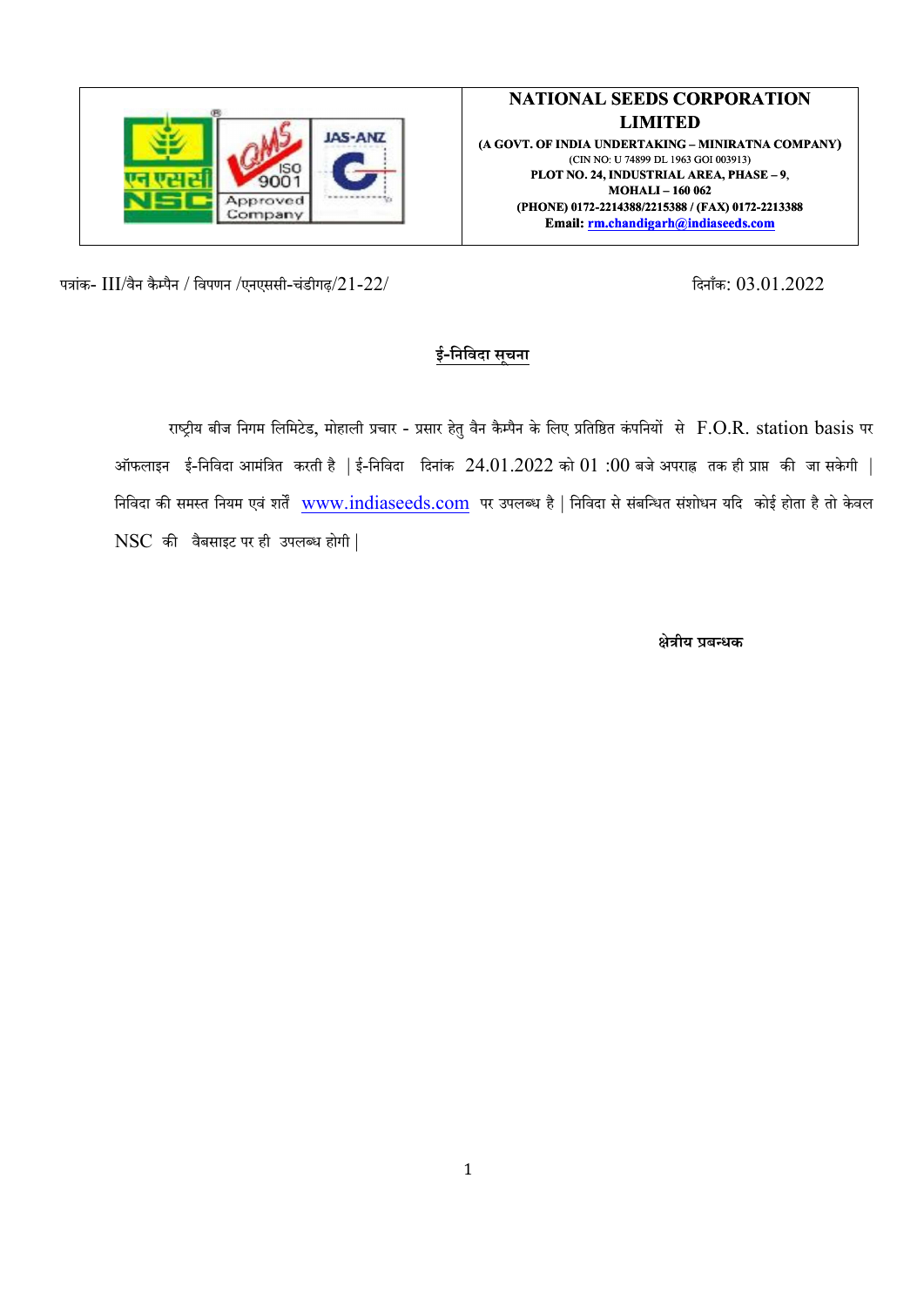

## NATIONAL SEEDS CORPORATION LIMITED

(A GOVT. OF INDIA UNDERTAKING – MINIRATNA COMPANY) (CIN NO: U 74899 DL 1963 GOI 003913) PLOT NO. 24, INDUSTRIAL AREA, PHASE – 9, MOHALI – 160 062 (PHONE) 0172-2214388/2215388 Email: rm.chandigarh@indiaseeds.com

पत्रांक- III/प्रचार-प्रसार-1/ विपणन /एनएससी-चंडीगढ/21-22/ ब्रिजेक: 03.01.2022

National Seeds Corporation Ltd (A Govt. of India Undertaking) invites NIT in two bid systems for publicity through Van Campaigning. The details and terms and condition are available on NSC website www.indiaseeds.com. The bid must be submitted offline by the bidders by 24.01.2022 up to 01:00 PM and bid will be open on same date i.e. 24.01.2022 at 02:00 PM.

| <b>Particulars</b>                                    | <b>Details</b>                                                                                                                                                |
|-------------------------------------------------------|---------------------------------------------------------------------------------------------------------------------------------------------------------------|
| Date of Issue of NIT                                  | 03.01.2022                                                                                                                                                    |
| Tender document downloading end date                  | 24.01.2022                                                                                                                                                    |
| Date and time for submission of Offline<br><b>Bid</b> | 24.01.2022, 01:00 PM                                                                                                                                          |
| Technical Bid Opening Date and Time                   | 24.01.2022, 02:00 PM                                                                                                                                          |
| Tender Fee (to be submitted via<br>NEFT/RTGS/DD only) | Rs. 1180/- (Rupees One Thousand and Eighty only)                                                                                                              |
| EMD (to be submitted via<br>NEFT/RTGS/DD only)        | Rs. 10,000/- (Rupees Ten-Thousand Only)                                                                                                                       |
| <b>Contact Person</b>                                 | National Seeds Corporation Limited, Chandigarh<br>Contact no. 0172-2214388, 2215388<br>Email: rm.chandigarh@indiaseeds.com /<br>chandigarhnsc $(a)$ gmail.com |

The Bank details of NSC for deposition of Tender fee and EMD amount are as below:

Name: National Seeds Corporation Limited

Branch: State Bank of India, Phase XI, Mohali (Punjab)

Account No.: 32919441606

IFSC Code: SBIN0031859

Regional Manager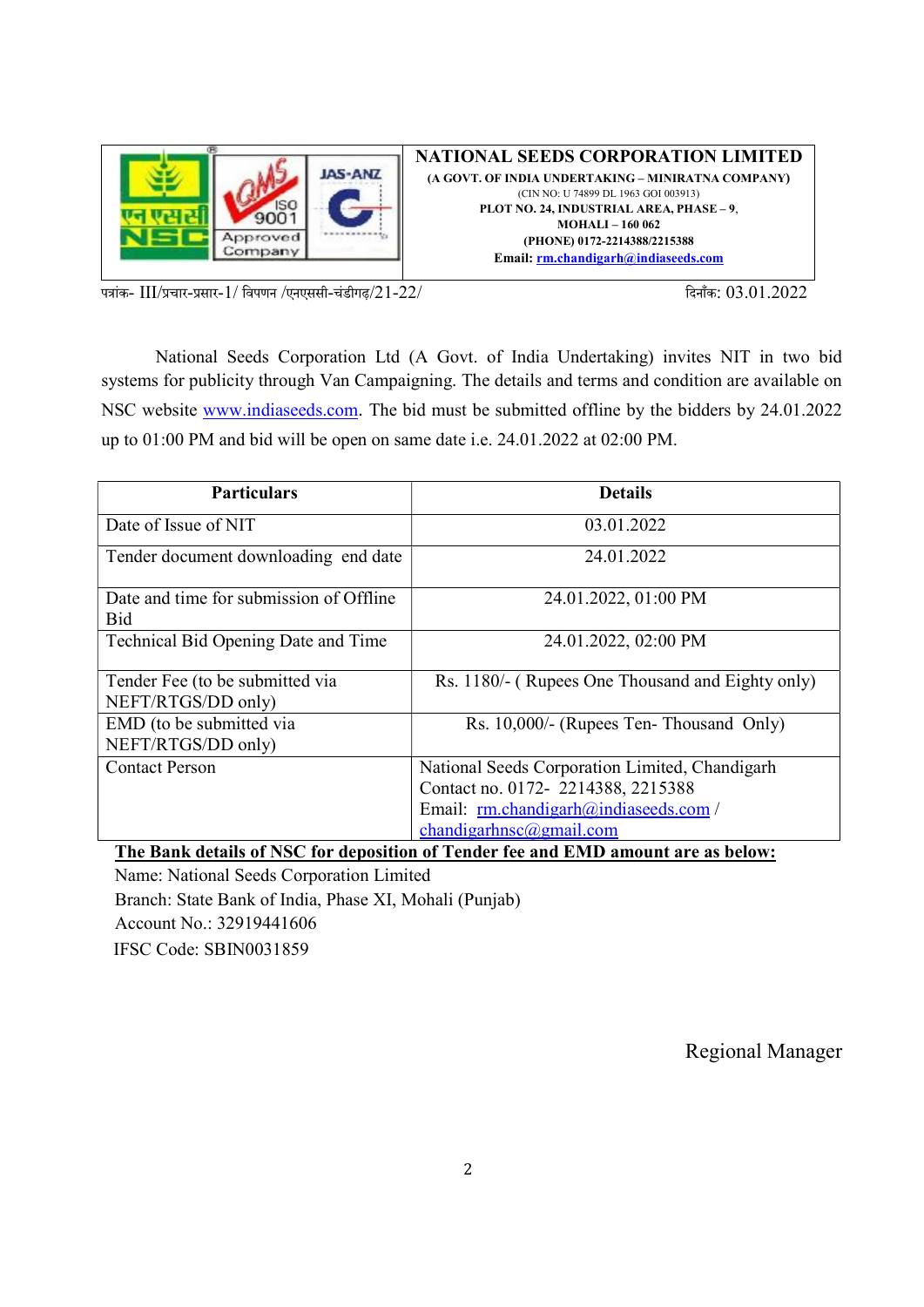## Section-I TERMS AND CONDITIONS OF THE TENDER

- 1. SUBMISSION OF OFFER: Tender must be submitted in two bid systems (1. Technical Bid and 2. Financial Bid) for publicity through Van Campaigning and must be submitted before the cutoff date and time at RO Chandigarh only. The Technical and Financial Bid shall be submitted in separate envelop clearly marked on the Top Right corner along with the Tenderer name and address. Both the envelop (i.e. Technical Bid and Financial Bid) should be submitted in one envelop. No tender will be accepted after the cutoff date and time. Only that party should participate in tender who accepts all the terms & conditions and any conditional tender may be treated as null and void.
- Note: The offer should strictly conform to the tender description.
- 2. QUOTATION OF PRICES: Tenderer shall give the rates per van or as required in financial bid, in words as well as in figures. The rates should be quoted for the offered items on the basis of F.O.R. station basis (Punjab and Haryana) including GST, fabrication, sound system etc.
- 3. EARNEST MONEY: Each offer should essentially be accompanied by Earnest Money of Rs. 10,000/- (Rupees Ten Thousand Only), by online/offline mode i.e. NEFT/RTGS/DD. Exemption of earnest money deposit for Indian Manufacturers which are registered with NSIC under Single point registration scheme, Indian manufacturers/suppliers who are Micro small medium Enterprises (MSME) small scale units and registered with National Small Industries Corporation under single point registration scheme are exempted from payment of earnest money deposit provided to furnish photocopy of valid registration with NSIC under the single point registration scheme, for the quoted stores in support of claim along with their request letter. Offers of the firms other than (MSME) small scale industries as defined above not accompanied by EMD will be summarily rejected. No adjustment of EMD from the dues, if any, available with the corporation, against the supplies made by the supplier in the past shall be allowed. Tenders with such request and not accompanied with requisite amount of EMD free from any adjustment shall be summarily rejected.
- 4. DEADLINE FOR SUBMISSION OF TENDERS: Tender must be submitted through offline mode on or before 24.01.2022, by 01:00 PM.
- 5. OPENING OF TENDER: The purchaser/Corporation will open tenders, offline in the presence of tenderers' representatives on 24.01.2022 at 02:00 PM in the office of National Seeds Corporation Limited, Plot no. 24, Industrial Area Phase 9, Mohali (Punjab) 160062.
- 6. CLARIFICATION OF BIDS: To assist in the examination, evaluation and comparisons of tenders, the purchaser may at its discretion, ask the tenderer for clarification of its bid. The request for clarification and the response shall be in writing and no change in price or substance of the bid shall be sought, offered or permitted.
- 7. FORFEITURE OF THE EARNEST MONEY: Earnest Money may be forfeited; If a tenderer withdraws its tender during the period of Tender validity specified by the Tenderer on the Tender Form or withdraws the tender before awarding of the tender or after the prescribed date and time for depositing (submitted) of Tender, the EMD will be forfeited without giving any prior notice.
- 8. DISPUTES or DIFFERENCES: In case any dispute arises between NSC and the other party due to any term or matter, both the parties will opt to resolve it through mutual understanding. In case dispute remains even after discussions, then it shall be binding upon parties to resolve the issue under the provisions of Arbitration & Conciliation Act, 1996 as amended from time to time. Under this provision, the Chairman-cum-Managing Director, National Seeds Corporation Limited with the concurrence of both the parties shall appoint Sole Arbitrator to resolve the issue and both the parties will have to abide by the decision. The parties will bind to resolve this dispute through arbitration before going to court of law. The arbitration shall be conducted at New Delhi and shall in English Language. The court of Delhi shall have the jurisdiction.
- 9. VALIDITY OF OFFER: The tenderer shall keep their offers open for acceptance up to upto 180 days from the date of opening. The tender may be continued after mutual consent of both the parties.
- 10. AWARD CRITERIA: The purchaser will award the contract to the successful tenderer whose bid has been determined to be substantially responsive and has been determined as the lowest evaluated tender, provided further that the tenderer is determined to be qualified to perform the contract satisfactorily.
- 11. PURCHASER/ CORPORATION's RIGHT TO VARY QUANTITIES: The Purchaser / Corporation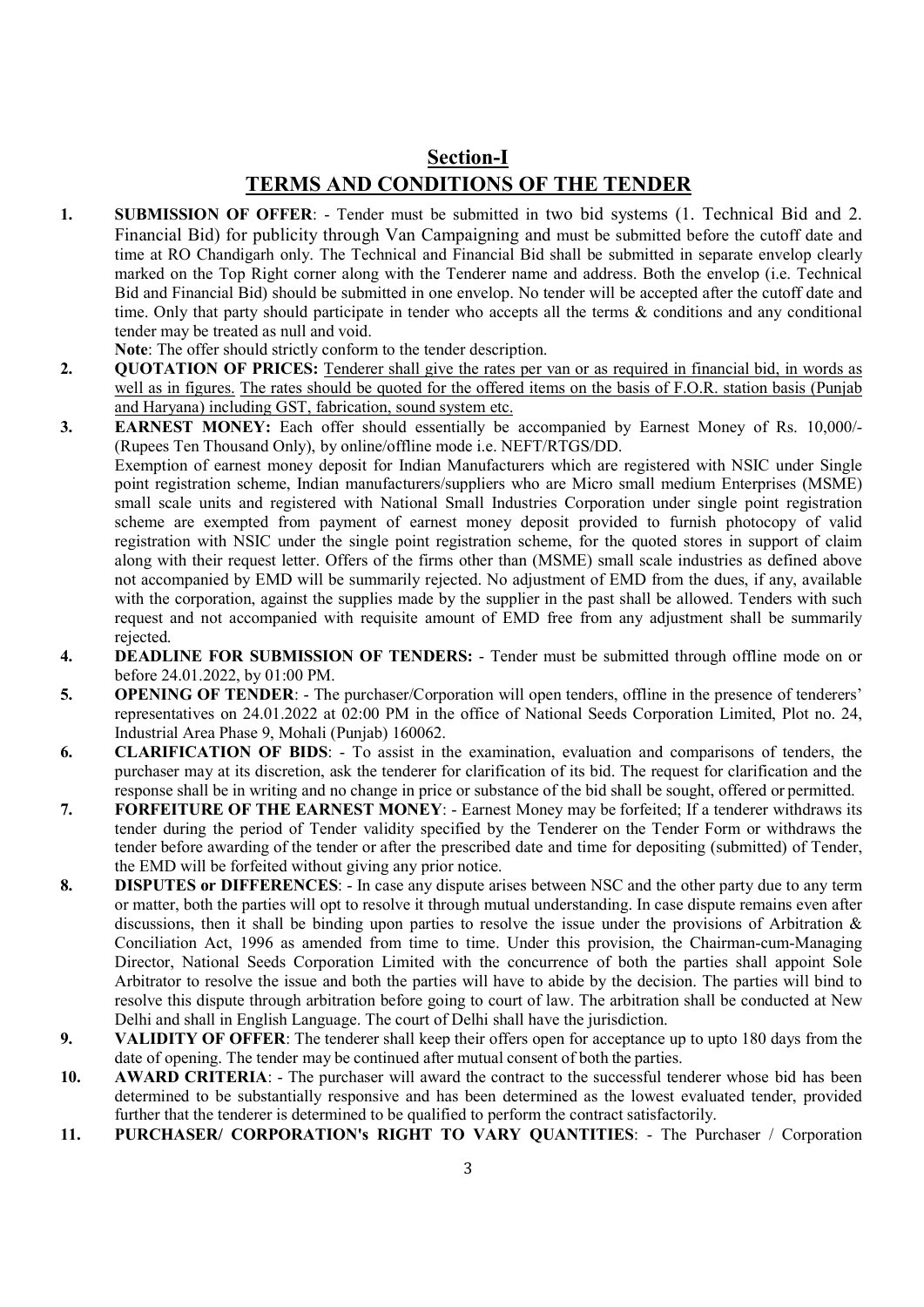reserve the right to increase or decrease the quantity as per requirements without any change in price or other terms & conditions.

- 12. Purchase Orders will be issued on need basis as per requirement and quantity can be increased or decreased as per requirement. The printing design can be multilingual preferably in Hindi, English or Punjabi as per requirement.
- 13. PURCHASER's RIGHT TO ACCEPT ANY BID AND TO REJECT ANY OR ALL BIDS: The Purchaser/Corporation reserves the right to accept or reject any tender and reject all tenders any time, without thereby, incurring any liability to the affected tenderer or Tenderer's or any obligation to inform the affected tenders of the grounds for the purchaser's action.
- 14. NEGOTIATION: There shall normally be no post tender negotiation. If at all negotiations are warranted under exceptional circumstances, then it can be with L-1 party (lowest tenderer) only.
- 15. SPLITING OF ORDERS: The Purchaser / Corporation may decide to split the order among two or more tenderers according to exigencies of the cases at L-1 rate.
- 16. TRANSFER AND SUBLETTING: The tenderer shall not sublet, transfer, assign or otherwise part with the contract to any person, firm or Company directly or indirectly or any part thereof without the previous written permission of the Corporation.
- 17. CARTEL FORMATION: Whenever all or most of the firms quote equal & identical rates and if cartel formation is suspected NSCL-reserves the right to place order on one or more firms with the exclusion of the rest without assigning any reasons thereof. However, in Tenders, where cartel formation is suspected, the purchaser will be free to distribute the ordering quantities in any manner deemed fit in the interest of the corporation. In case there is any cartel formation observed National Seeds Corporation Limited, reserves the right for cancellation of the tender without specifying any reasons thereof and the firm involved in the cartel formation will be debarred from participating in any tender at National Seeds Corporation Limited.
- 18. INDEMNITY:- The tenderer shall at all times indemnify the Corporation against all claims which may be made in respect of the said items for infringement of any right protected by patent, registration of design or trade mark provided always that in the event of any claim in respect of an alleged breach of a patent registered design or trade mark being made against the Corporation, the Corporation shall notify to the tenderer of the same and the tenderer shall be bound at his own expenses, to conduct negotiations for settlement or prosecute any litigation that may arise there from. In the event of the Corporation becoming liable to pay any amount on any aforesaid account, the tenderer shall make good the amount to NSC so payable and the expenses incurred on that behalf.
- 19. PAYMENT: The Tenderer shall prepare the Tax invoice in the name of NATIONAL SEEDS CORPORATION LIMITED in Triplicate & submit the same along with the proof of execution of work in respect of each consignment, duly acknowledged by NSC representative. If these documents not enclosed with the invoice, the payment of such quantities will be withheld till submission of documents. After bill submission as per details given above, 100% payment shall be released (Subject to work allotted should be satisfactorily completed). The GST No. should be invariably indicated in the invoices.

### 20. DEFAULT & RISK PURCHASE: -

- (a) Should the Tenderer fail to have the delivery as aforesaid, or should the Tenderer in any manner or otherwise fail to perform the contract or should it fail to complete the supply in time according to the specifications or should it have winding up order made against it or make or enter into any arrangements or composition with its creditor or suspend payments (or being a company should enter into liquidation either compulsory or voluntary) the Corporation shall have power under the hand of CMD to declare the contract at the end at the risk and cost of the supplier in every way. In such case supplier shall be liable for any liquidated damages for delay as above provided and for any expenses, losses or damages which the Corporation/purchaser may be put incur or sustain by reason of, or in connection with supplier's default.
- (b) The cancellation of the contract may be either for whole or part of the contract at Corporation's option. In the event of the Corporation/Purchaser terminating this contract in whole or in part, it may procure upon such items and in such manner as it deems appropriate supplies similar to these so terminated and the supplier shall be liable to the Corporation for any excess cost for such similar supplies provided that the supplier shall continue the performance of this contract to the extent not terminated under the provisions of this clause.

### 21. Force majeure: -

a) Notwithstanding the provisions of tender form, the Tenderer shall not be liable for forfeiture of its Security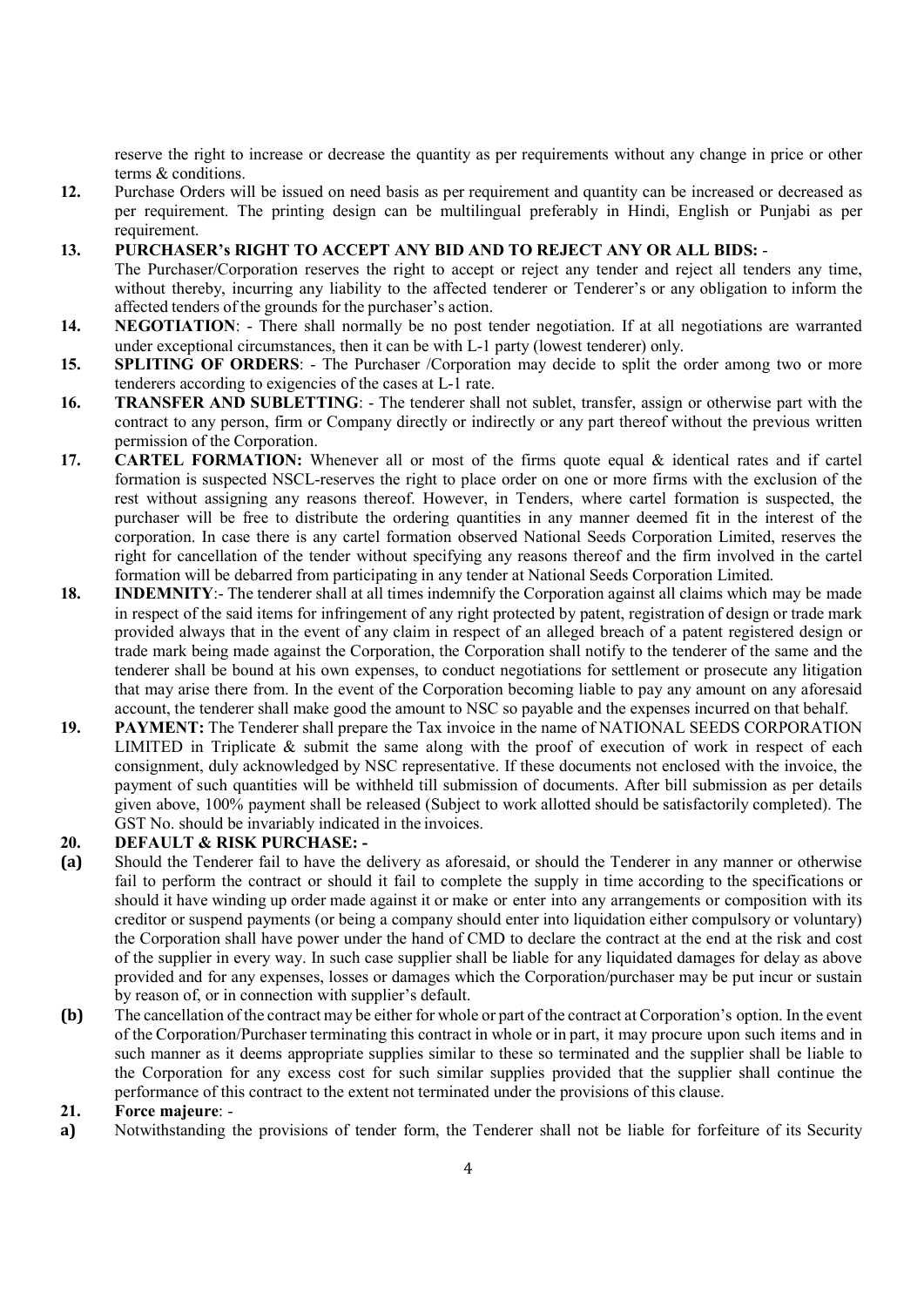Deposit, liquidation damages or termination for default, it and to the extent that, its delay in performance or other failure to perform its obligations under the Contract is the result of an event of Force majeure mentioned therein below.

- b) For purposes of this Clause, "Force Majeure" means an event beyond the control of the Supplier and not involving the Supplier's fault or negligence and not foreseeable. Such events may include, but are not limited to, acts of the Corporation /Purchaser either in its sovereign or contractual capacity, wars or revolutions, fires, floods, epidemics, rain touched, lacking luster, damage during transportation, quarantine restrictions and freight embargoes.
- c) If a Force Majeure situation arises, the supplier shall promptly notify the Purchaser in writing of such conditions and the cause thereof within 48 (Forty-Eight) hours. Unless otherwise directed by the Purchases in writing, the Supplier shall continue to perform its obligations under the Contract as far as is reasonably practical and shall seek all reasonable alternative means for performance not prevented by the Force Majeure event.
- 22. Settlement of disputes: In case any dispute arises between NSC and the other party due to any term or matter, both the parties will opt to resolve it through mutual understanding and discussion. In case, dispute remains even after discussions, then it shall be binding upon parties to resolve issue under the provisions of Arbitration & Conciliation Act, 1996 as amended from time to time. Under this provision, the Chairman-cum-Managing Director, National Seeds Corporation Limited with the concurrence of both the parties shall appoint Sole Arbitrator to resolve the issue and both the parties will have to abide by the decision. The parties will bind to resolve this dispute through arbitration before going to court of law. The Arbitration shall be conducted at New Delhi and shall in English Language. The court of Delhi shall have the jurisdiction.
- 23. Refund of EMD/Security Deposit: The EMD/Security Deposit will be discharged by the Corporation/purchaser and returned to the successful tenderer following the date of completion of the Tenderer performance obligation, including carrying out all necessary adjustment/deduction if any and on submission of a declaration by the supplier that they have no claim in respect of the contract or relating thereto or arising there from against NSC. The EMD of the unsuccessful tenderers shall be refunded within one month from the opening of the tender.
- 24. Corrupt Gifts & Payments of Commission: Any bribe, commission, gift or advantages given promised or offered by or on behalf of the supplier, Tenderer, tenderer his agents or representative or agent of the Corporation/or any person on his behalf in relation to the execution of this or any other contract with the Corporation shall in addition to the criminal liability under the Law enforce, subject the supplier to cancellation of this and other contracts with the Corporation and also to payment to any less resulting from any such cancellation to the extent as is provided in case of cancellation under "DEFAULT AND RISK PURCHASE' and the Corporation shall be entitled to deduct the amount so payable from any money otherwise due to the supplier under this or any other contract or may recover the same by appropriate proceedings.
- 25. Further terms and conditions if any will be informed at the time of opening the tenders.
- 26. Designing will be done by the tenderer in consultation and prior approval with the purchaser and there will be no any extra charges for the designing, the designs can be made in multi-lingual and all the design files in CDR format and PDF format has to be submitted by supplier in a PEN DRIVE along with material supplied, the payment of the items shall be released only after submission of the design copies.
- 27. Rate offered should be in inclusive of all taxes.
- 28. Penalty for delays in supplies during delivery period: The material should be supplied as per the cut-off date mentioned in the Purchase orders issued by National Seeds Corporation Limited, or within the 07 days (Maximum) from the date of issuance of Purchase Order, whichever is earlier. In case of failure on the part of supplier to arrange the supplies as per the delivery schedule, the purchaser reserve the right for forfeiting the EMD/security amount and blacklisting the party from participating in any tender in NSC up to 5 Years.

Signature & Seal of the Party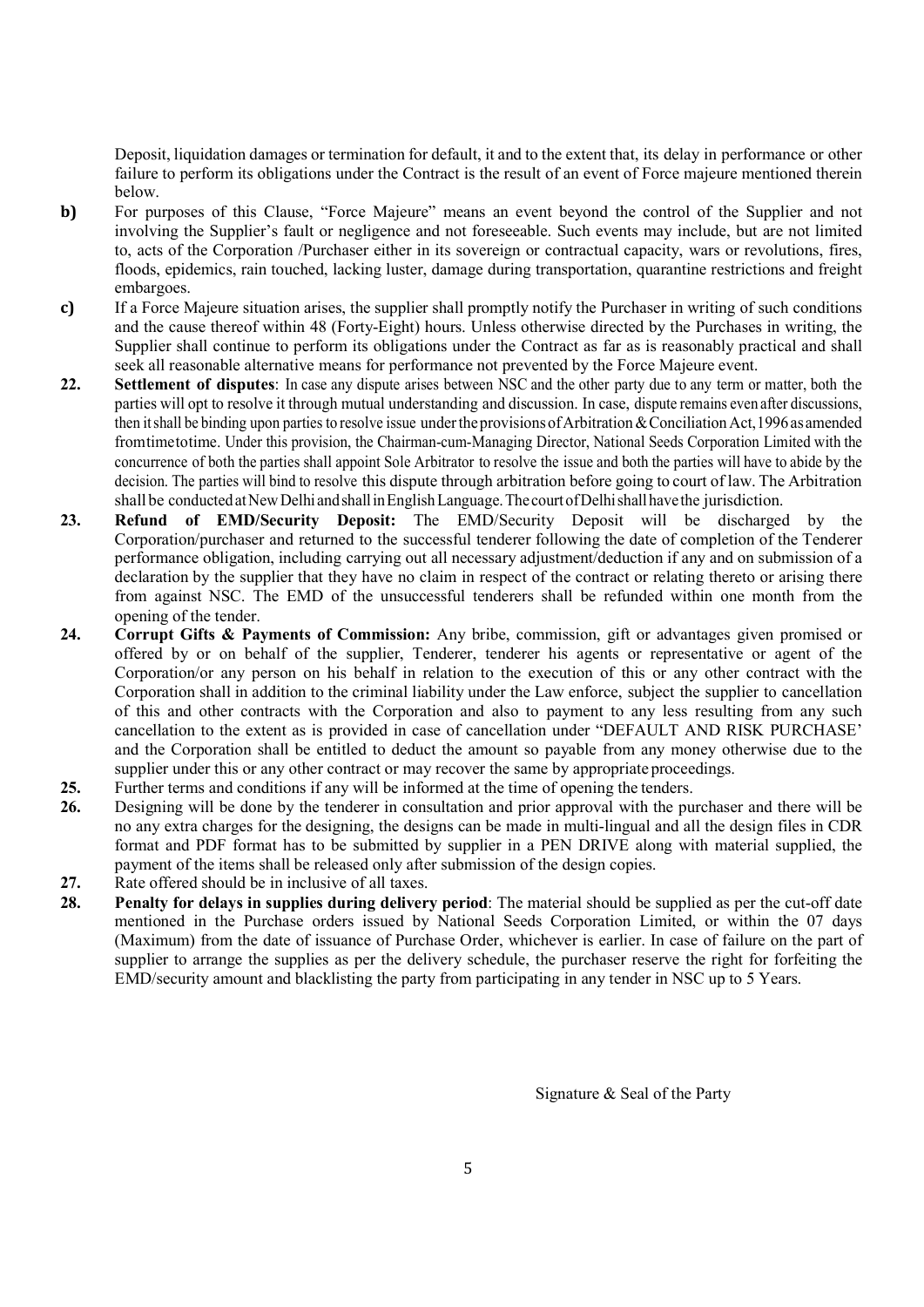## NATIONAL SEEDS CORPORATION LIMITED (A Govt. of India Undertaking) Regional Office: Mohali

## Technical Bid Form

| 1.  | Name & Full Address of the Firm                                                                                                                          |  |
|-----|----------------------------------------------------------------------------------------------------------------------------------------------------------|--|
| 2.  | Contact Details of the Responsible/<br>authorized person<br>(Email Id & Contact No.)                                                                     |  |
| 3   | <b>Tender Fee Details</b>                                                                                                                                |  |
| 4.  | <b>EMD</b> Details                                                                                                                                       |  |
| 5.  | Certificate of registration of the firm                                                                                                                  |  |
| 6.  | Partnership Deed if Partnership firm                                                                                                                     |  |
| 7.  | Authorization /Resolution for signing of bid;<br>if it is limited company or partnership firm                                                            |  |
| 9.  | An affidavit of ownership; if proprietary<br>firm/sole traders                                                                                           |  |
| 10. | PAN <sub>No</sub>                                                                                                                                        |  |
| 11. | Copy of IT Return FY 2019-20/2020-21                                                                                                                     |  |
| 12. | Copy of Balance Sheet along with Profit and<br>Loss statement for FY-2019-20/2020-21                                                                     |  |
| 13. | <b>GST</b> Registration No                                                                                                                               |  |
| 14. | Business performance certificate /<br>Experience Certificate, if any                                                                                     |  |
| 15. | Affidavit certificate that not blacklisted and<br>no arbitration case pending in this office in<br>the prescribed format (Affidavit-I)                   |  |
| 16. | Valid MSME/NSIC certificate                                                                                                                              |  |
| 17. | Each and every page of the NIT shall be<br>digitally signed by the party and submitted<br>online (Except for Financial Bid, to be filled<br>online only) |  |

Note: The serial no. 3-17 as above shall be supported with valid documents, submitted along with Technical Bid form.

Signature & Seal of the Party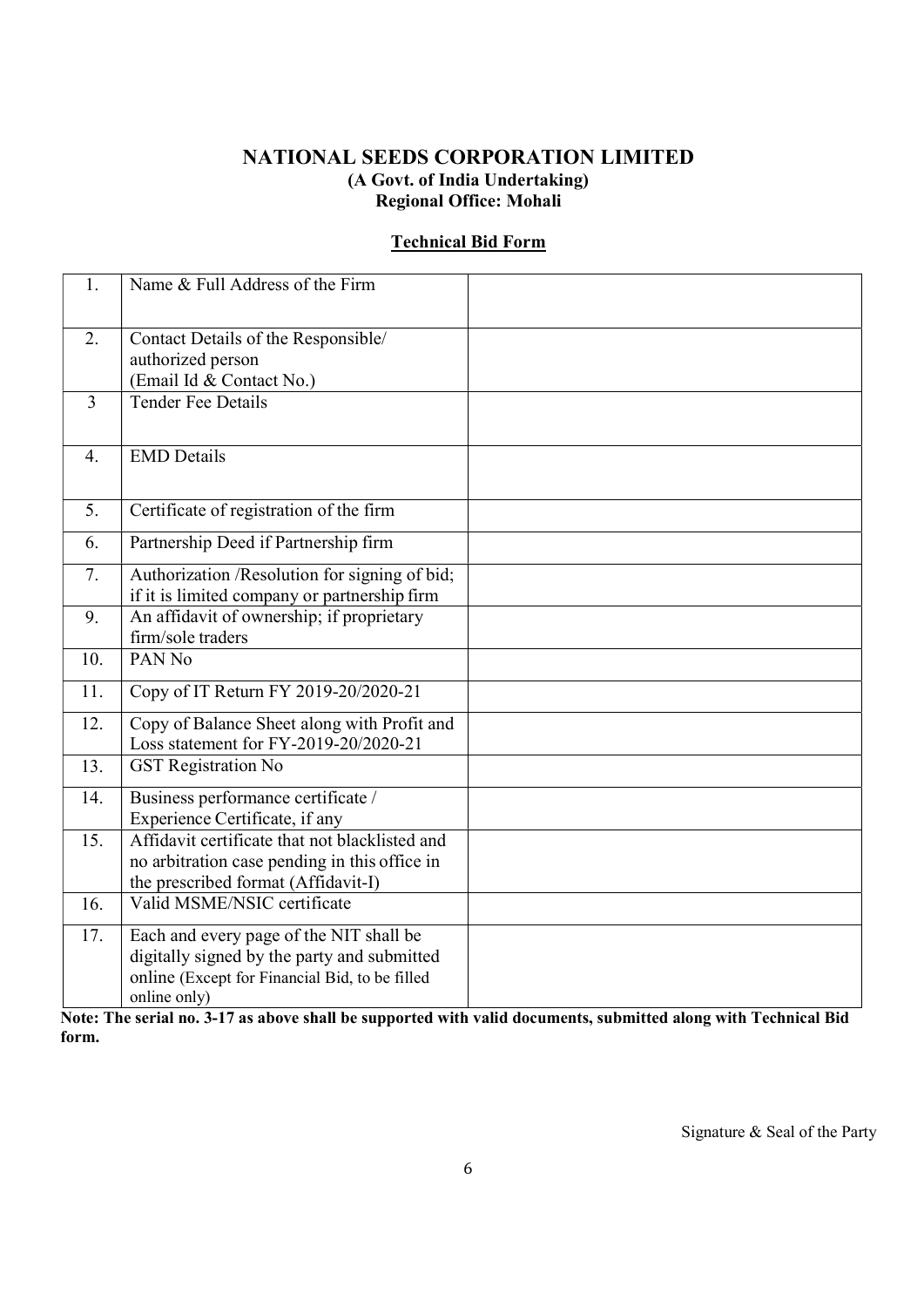#### National Seeds Corporation Limited (A Govt. of India Undertaking) Regional Office: Mohali

#### FINANCIAL BID

For Van Campaigning

#### (To be submitted in separate envelop)

From: M/s. --------------------------- --------------------------------- --------------------------------- To: Regional Manager, National Seeds Corporation Ltd., Plot No. 24, Industrial Area Phase 9 Mohali (Punjab)

Sir,

With reference to your advertisement published on dated ........... We are hereby quoting our most competitive offer as given below, as

| Sr.<br>No. | <b>Particulars</b>                                                                                                                                                  | <b>UOM</b>          | Rate (Rs) on FOR Punjab $\&$<br>Haryana inclusive of all taxes |            | <b>Total cost of 1</b><br>Van for 20 | <b>Remarks</b> |
|------------|---------------------------------------------------------------------------------------------------------------------------------------------------------------------|---------------------|----------------------------------------------------------------|------------|--------------------------------------|----------------|
|            |                                                                                                                                                                     |                     | (In Figures)                                                   | (In Words) | Days (Inclusive<br>of all taxes)     |                |
|            | Tata Ace Vehicle rental<br>including driver DA, Audio<br>System, Vehicle Handling,<br>Driver calling report<br>etc.(inclusive of all<br>charges) (4 No. of Vehicle) | Per Day             |                                                                |            |                                      |                |
| 2          | Vehicle Fabrication<br>Charges (Hut Shape)<br>Frames, fitting, printing on<br>star flex and sticker etc.                                                            | One Time<br>(Fixed) |                                                                |            |                                      |                |
| 3          | Fuel Charges/KM<br>(Approx $2000$ KM for $20$<br>days)                                                                                                              | Rs. Per KM          |                                                                |            |                                      |                |
| 4          | Any Other                                                                                                                                                           |                     |                                                                |            |                                      |                |

\*The rates given should be inclusive of all taxes for one van as per the details given

#### Yours faithfully

Date: …………… Place: …………..

#### Signature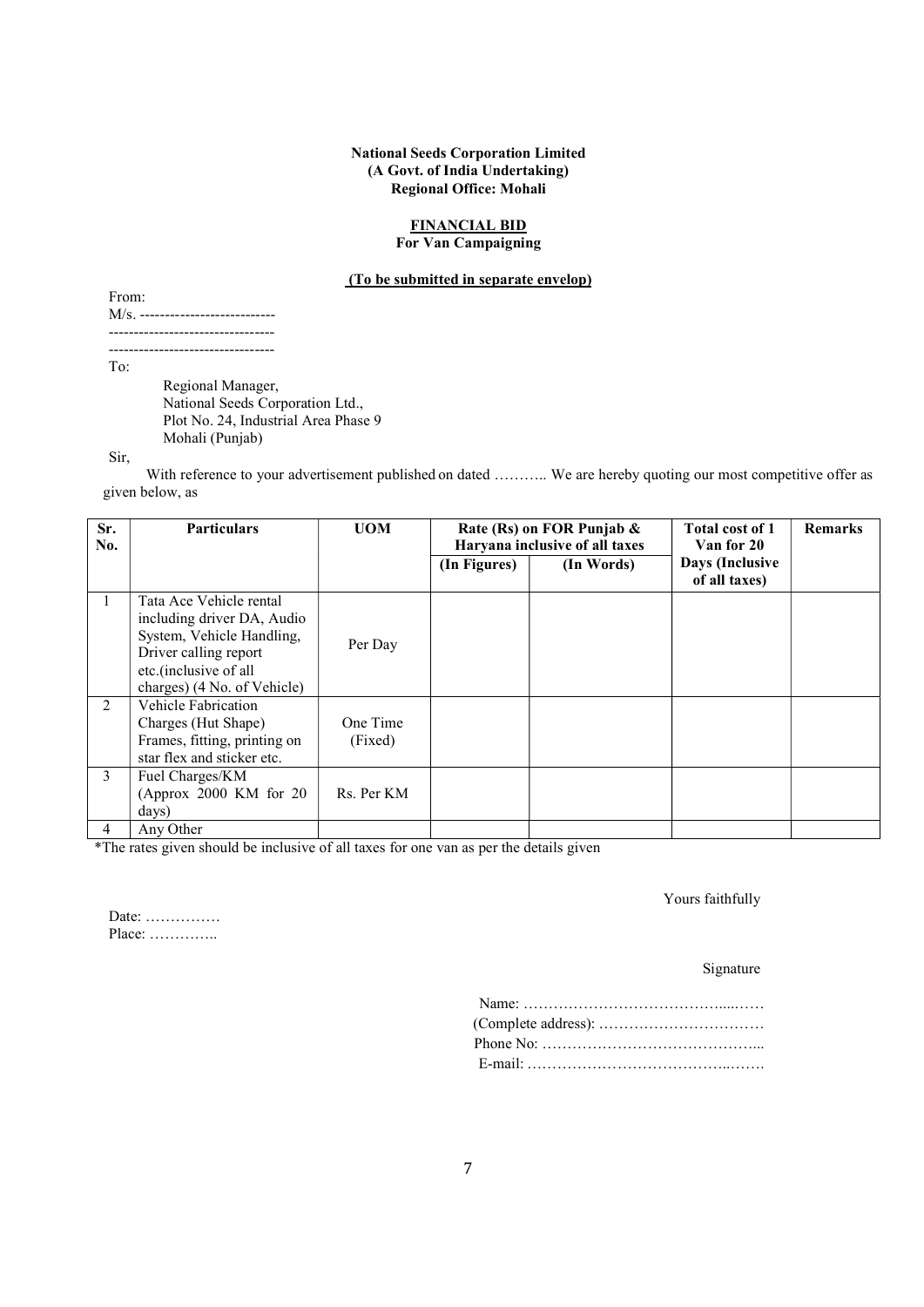#### AGREEMENT

This agreement is made on this between the National Seeds Corporation Ltd., A Govt. of India Company, (Regional Office, Chandigarh) incorporated under the Companies Act, 1956 and having its registered office at Beej Bhawan, Pusa Complex, New Delhi-12 (hereinafter called "Corporation") which expression shall unless excluded by or repugnant to the context, be deemed to include its successors and assigns) of the first party and M/s. (herein after called the "supplier" which expression shall include unless excluded by or repugnant to the context, be deemed to include its successors and assigns) of the second party.

WHEREAS the "Corporation" with the intention of purchasing the materials invited offers vide tender No.

AND WHEREAS the supplier submitting their tender No. and upon consideration of the tender and after due deliberation, the Corporation placed Purchase Order No.

 Dated with supplier for the supplies of items /materials as per specifications quantities and No. mentioned in Purchase Order No. \_\_\_\_\_\_ dated \_\_\_ which shall form part of this agreement. Amendment made in the A.O/P.O., if any, shall also form part of this agreement.

AND WHEREAS the Corporation and the supplier have agreed to all the terms and conditions as contained in Section-II of Part-B of tender document, for Tender No.--------------which shall form part of this agreement.

### SETTLEMENT OF DISPUTES

In case any dispute arises between NSC and the other party due to any term or matter, both the parties will opt to resolve it through mutual understanding and discussion. In case, dispute remains even after discussions, then it shall be binding upon parties to resolve issue under the provisions of Arbitration & Conciliation Act, 1996 as amended from time to time. Under this provision, the Chairman-cum-Managing Director, National Seeds Corporation Limited with the concurrence of both the parties shall appoint Sole Arbitrator to resolve the issue and both the parties will have to abide by the decision. The parties will bind to resolve this dispute through arbitration before going to court of law. The Arbitration shall be conducted at New Delhi and shall in English Language. The court of Delhi shall have the jurisdiction.

No amendment or modifications in the terms of this agreement shall be considered valid unless NSC conveys it in writing.

IN WITNESS WHEREOF both the parties have here to subscribe their signature on the date and year herein above written through authorized representatives.

| For and on behalf of the supplier                    | for and on behalf of the National Seeds<br><b>Corporation Ltd,</b> |
|------------------------------------------------------|--------------------------------------------------------------------|
| <b>Witness</b>                                       | <b>Witness</b>                                                     |
| 1.<br>(Id Proof like Aadhar/Voter Card/or Govt. Id.) | 1.                                                                 |
| 2.<br>(Id Proof like Aadhar/Voter Card/or Govt. Id.) | 2.                                                                 |